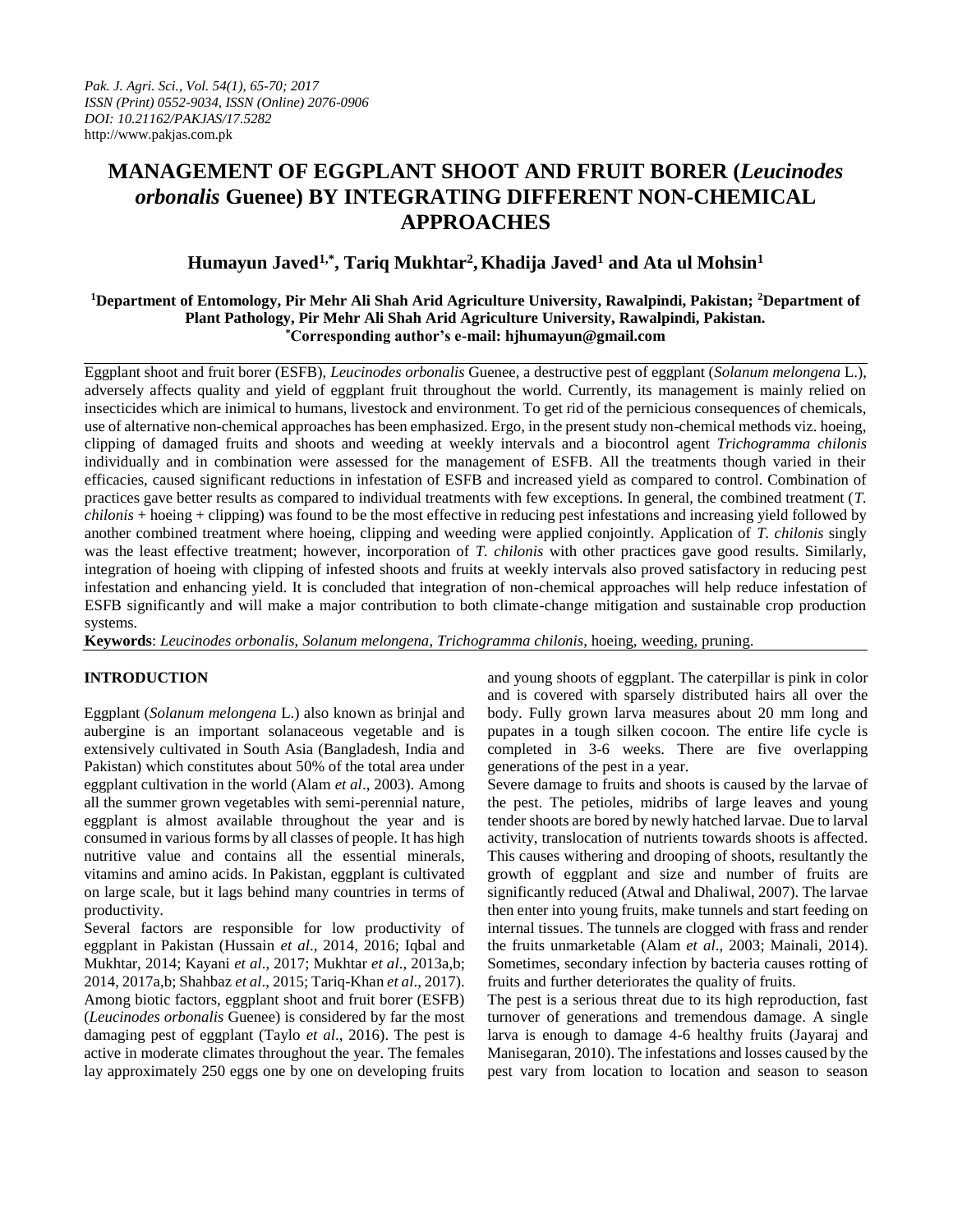depending upon environmental factors, cultivars sown and plant age. In Bangladesh, the fruit infestation ranged from 31 to 90% (Rahman, 1997), in India 37–63% (Dhankar, 1988), and in Pakistan 50–70% (Saeed and Khan, 1997). The pest is responsible for reducing crop yield up to 90% (Misra, 2008; Jagginavar *et al*., 2009).

For the management of ESFB several management tactics have been formulated and advocated. The conventional methods involve the use of chemicals, pheromone traps or cultural practices. The pheromone traps have shown promising results; however, these traps lose their effectiveness quickly and have to be replaced. The cultural practices are either not easily applicable in all the growing areas or are labor intensive. Pruning and prompt disposal of infested eggplant shoots at regular intervals up to the first harvest is an important component in the ESFB IPM strategy (Srinivasan and Huang, 2009). The scarcity of natural sources of resistance in *Solanum* species against ESFB has been a major challenge to breed cultivars resistant to ESFB (Yousafi *et al*., 2013). Farmers mainly rely on synthetic pesticides to manage this devastating pest (Rahman *et al*., 2006; Yousafi *et al*., 2015) and over forty sprays of chemicals have been applied per growing season (Alam *et al*., 2006). The indiscriminate and injudicious application of synthetic insecticides has given rise to the problems of increased production costs, residual toxicity, pesticide resistance, resurgence, secondary pest outbreak, potential health and environmental threats and lethality towards beneficial organisms (Gaur and Chaudhary, 2009). To dispense with the pernicious consequences of chemicals, use of alternative nonchemical approaches has been emphasized. Therefore, in the present study non-chemical methods viz. hoeing, clipping of damaged fruits and shoots and weeding at weekly intervals and a biocontrol agent *Trichogramma chilonis*, individually and in combination, have been used for the management of ESFB.

#### **MATERIALS AND METHODS**

*Raising of eggplant nursery***:** The nursery of eggplant cv. Nirala was raised in sterilized potting mixture in germination trays at greenhouse of Pir Mehr Ali Shah Arid Agriculture University, Rawalpindi. The daily temperature of the greenhouse ranged 25-27°C. The trays were watered when required.

*Experimental lay out***:** The experiment on the efficacy of various management strategies (alone and in combinations, making 14 treatments) was carried out at the experimental area of Pir Mehr Ali Shah, Arid Agriculture University, Rawalpindi. The geographical characteristics of the region have been described by Kayani *et al*. (2013) and the description of treatments is given in Table 1. The experiment comprised four blocks, each block serving as a replication. Within each block, 14 plots each measuring 4.25 m  $\times$  3.5 m were prepared, separated by a strip of 0.5 m. The treatments were assigned randomly to each plot. A non-experimental area of 0.25 m was left from the four sides of each plot. A plant-to-plant distance of 0.60 m and row-to-row distance of 0.75 m were maintained in each plot making a plant population of 36 per plot. Four-week-old seedlings of eggplant cv. Nirala raised in sterilized soil in germination trays were transplanted to each plot. All the agronomic practices were followed as per recommendations.

#### **Table 1. Description of treatments.**

| <b>Treatment</b> | <b>Description</b>                                          |
|------------------|-------------------------------------------------------------|
| T <sub>1</sub>   | Trichogramma chilonis at the rate of 1                      |
|                  | card/plot at weekly interval (2500 eggs per                 |
|                  | card)                                                       |
| T <sub>2</sub>   | Hoeing at weekly interval                                   |
| T3               | Clipping of damaged fruits and shoots at<br>weekly interval |
| T <sub>4</sub>   | Weeding at weekly interval                                  |
| T <sub>5</sub>   | T. chilonis at the rate of 1 card/plot at weekly            |
|                  | intervals + Hoeing at weekly interval                       |
| T6               | T. chilonis at the rate of 1 card/plot at weekly            |
|                  | intervals + Clipping of damaged fruits and                  |
|                  | shoots at weekly interval                                   |
| T7               | T. chilonis at the rate of 1 card/plot at weekly            |
|                  | intervals + Weeding at weekly interval                      |
| T8               | Hoeing at weekly interval $+$ Clipping of                   |
|                  | damaged fruits and shoots at weekly interval                |
| T9               | Hoeing at weekly interval $+$ Weeding at                    |
|                  | weekly interval                                             |
| T <sub>10</sub>  | Clipping of damaged fruits and shoots at                    |
|                  | weekly interval + Weeding at weekly interval                |
| T <sub>11</sub>  | T. chilonis at the rate of 1 card/plot at weekly            |
|                  | intervals + Hoeing at weekly interval +                     |
|                  | Clipping of damaged fruits and shoots at                    |
|                  | weekly interval                                             |
| T <sub>12</sub>  | T. chilonis at the rate of 1 card/plot at weekly            |
|                  | intervals + Hoeing at weekly interval +                     |
|                  | Weeding at weekly interval                                  |
| T <sub>13</sub>  | Hoeing at weekly interval $+$ Clipping of                   |
|                  | damaged fruits and shoots at weekly interval                |
|                  | + Weeding at weekly interval                                |
| T <sub>14</sub>  | Control                                                     |

*Data collection***:** For estimation of population of ESFB per leaf and percentage infestation of shoots, buds, flowers and fruit, ten plants from each plot were selected at random and tagged. The larvae of ESFB were counted from upper, middle and lower leaves of each randomly selected plants on weekly basis during the entire growing season. The average larvae per leaf were calculated by dividing total larvae by ten. The total numbers of healthy and infested shoots, buds and flowers of ten randomly selected plants were counted and percentage infestation of shoots, buds, and flowers were determined. For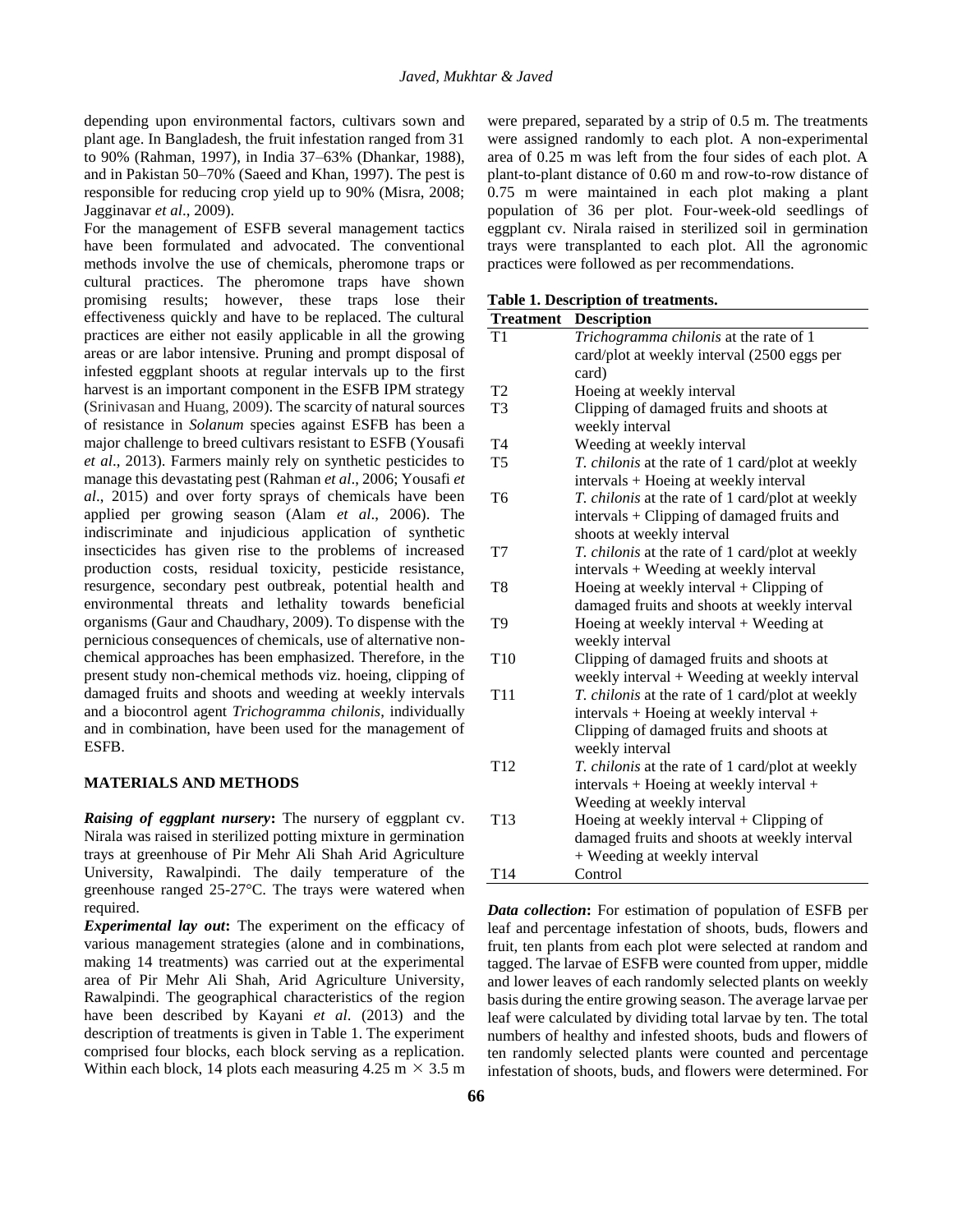the estimation of fruit infestation, infested as well as healthy fruits were counted from each plot after each picking throughout the cropping season and percentage of infested fruits was calculated. Fruits with holes made by the larvae of ESFB were identified as infested. For yield assessment, fruits were picked on weekly basis from each plot during the entire growing period, weighed and the cumulative per plot yield of all the pickings was transformed into total yield in tons per hectare.

*Statistical analysis***:** All the data were subjected to Analysis of Variance (ANOVA) using GenStat package 2009 (12<sup>th</sup> Ed.), version 12.1.0.3278 (www.vsni.co.uk). The means were compared by Fisher's protected least significant difference test at ( $P \leq 0.05$ ).

#### **RESULTS**

*Larval population***:** All the treatments though varied in their efficacies, caused significant reductions in larval population of ESFB as compared to control. T13 (hoeing + clipping of damaged shoots and fruits + weeding) was found to be the most effective treatment in reducing larval population per leaf followed by T5 (*T. chilonis* + hoeing) and T6 (*T. chilonis* + clipping of damaged shoots and fruits) which were statistically at par with T13. The treatment (T3) in which only damaged shoots and fruits were clipped was statistically equally effective as compared to T8, T10 and T11 where clipping was done along with other strategies. Application of *T. chilonis* singly was the least effective treatment (Table 2). *Shoot infestation***:** The percent shoot infestation due to ESFB

larvae was the lowest in T11 (4.21%) where *T. chilonis*, hoeing and clipping of damaged shoots and fruits were applied conjointly. The combined treatment (T13) where weeding was done instead of *T. chilonis* application, was the second best treatment, although percent shoot infestation as a result of this treatment was significantly higher than T11 and had no significant differences with treatments T3, T6 and T8. *T. chilonis* (T1) proved to be the least effective in controlling ESFB while other treatments had intermediate effects on the pest (Table 2).

*Bud, flower and fruit infestation***:** Minimum bud infestation of 5.21% was found with T11 followed by an infestation of 10.3% with T13 which was significantly higher than T11. Maximum infestations were recorded with treatments T1, T2, T3 and T4 which were found at par with each other. The other treatments were moderate in reducing bud infestation as shown in Table 2.

Similarly, the lowest flower and fruit infestation was observed with treatment T11 followed by T13 resulting in 6.73 and 8.77% decreases in flower infestation and 6.94 and 7.13% decreases in fruit infestation respectively. T1, T4 and T7 were the least effective treatments in reducing flower and fruit infestations. The rest of the treatments caused intermediate reductions (Table 2).

Yield: Of all the treatments, T11 was the most effective as it increased maximum yield as compared to control followed by T13. The minimum increase in yield was obtained with treatment T1 followed by T2 and T7. The rest of treatments resulted in inter a mediate increase in yield (Table 2).

| <b>Treatment</b> | Larval     | <b>Percent shoot</b> | 88<br><b>Percent bud</b> | <b>Percent</b> | <b>Percent fruit</b> | <b>Yield in</b>    |
|------------------|------------|----------------------|--------------------------|----------------|----------------------|--------------------|
|                  | population | infestation          | infestation              | flower         | infestation          | tons               |
|                  | per leaf   |                      |                          | infestation    |                      |                    |
| T1               | 0.1783fg   | 21.90h               | 18.24ef                  | 27.98ef        | 19.04g               | 2.283b             |
| T <sub>2</sub>   | 0.1617ef   | $20.15$ fgh          | 17.36ef                  | 24.24d         | 16.23f               | 2.558c             |
| T <sub>3</sub>   | 0.1125bc   | 16.79bcd             | 17.37ef                  | 20.36c         | 13.06de              | 3.040e             |
| T <sub>4</sub>   | 0.1567ef   | 21.41gh              | 18.57f                   | 28.57f         | 19.35g               | 2.363 <sub>b</sub> |
| T <sub>5</sub>   | 0.0933ab   | 18.25cdef            | 17.19e                   | 21.02c         | 14.34e               | 2.857d             |
| T <sub>6</sub>   | 0.0942ab   | 17.00bcd             | 12.22c                   | 13.32b         | 10.81c               | 2.901d             |
| T7               | 0.1783fg   | $20.41$ fgh          | 17.58ef                  | 25.84de        | 18.59g               | 2.524c             |
| T8               | 0.1125bc   | 16.21 <sub>bc</sub>  | 11.74c                   | 9.22a          | 8.93b                | 3.304f             |
| T9               | 0.1408de   | 19.45efg             | 14.91d                   | 13.43b         | 12.50d               | 2.826d             |
| T <sub>10</sub>  | 0.1108bc   | 18.67def             | 14.56d                   | 12.85b         | 12.42d               | 2.838d             |
| T <sub>11</sub>  | 0.1117bc   | 4.21a                | 5.21a                    | 6.73a          | 6.94a                | 3.794h             |
| T <sub>12</sub>  | 0.1267cd   | 17.82cde             | 17.18e                   | 18.49c         | 13.05de              | 2.861d             |
| T <sub>13</sub>  | 0.0708a    | 14.85b               | 10.30 <sub>b</sub>       | 8.77a          | 7.13a                | 3.620g             |
| T <sub>14</sub>  | $0.1967$ g | 27.82i               | 38.17g                   | 37.23g         | 21.87h               | 1.981a             |

|  |  | Table 2. Effect of treatments on infestation of ESFB on eggplant. |  |  |  |
|--|--|-------------------------------------------------------------------|--|--|--|
|--|--|-------------------------------------------------------------------|--|--|--|

Each value is an average of four replications.

Mean values in each column with similar letters do not show significant statistical difference at P<5% when tested by Fisher's protected LSD test.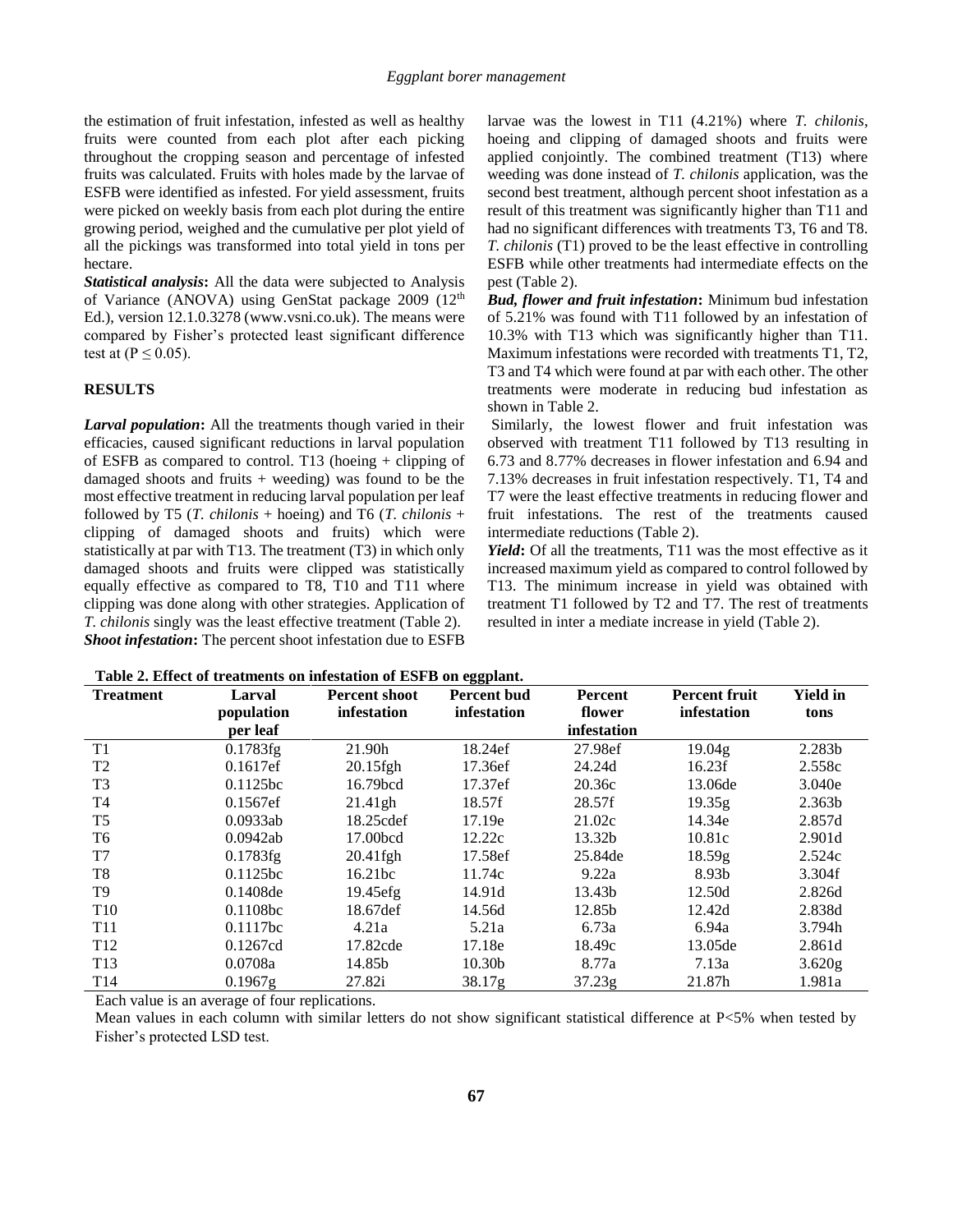### **DISCUSSION**

A number of control strategies have been applied for the management of ESFB but main reliance was made on chemicals. Up to 50 sprays of insecticides on eggplant during 5-6 month crop season have been applied by farmers (AVRDC 1994) and the number is still increasing. However, the undue application of insecticides to control ESFB has disturbed natural balance of bio-control agents of ESFB giving rise to resurgence of the pest (Baral *et al*., 2006). Likewise, non-availability of commercial eggplant cultivars resistant to ESFB further aggravated the situation.

To minimize the reliance on the use of chemicals emphasis has been laid on the use of non-chemical and eco-friendly management strategies (Mukhtar *et al*., 2013c, d; Iqbal *et al*., 2014; Shahzaman *et al*., 2015). Hence, in the present study various cultural methods and a biocontrol agent individually and in combination have been used for the management of ESFB. All the treatments though varied in their efficacies, caused significant reductions in ESFB infestations and increased yield as compared to control. Combination of practices gave better results as compared to individual treatments with few exceptions. In general, the combined treatment T11 (*T. chilonis* + hoeing + clipping) was found to be the most effective treatment in reducing pest infestations followed by T13 (hoeing  $+$  clipping  $+$  weeding). Application of *T. chilonis* singly was the least effective treatment.

A gradual reduction in ESFB infestations by periodic removal of infested and damaged twigs, shoots or branches is well documented (Talekar, 2002; Arida *et al*., 2003; Satpathy *et al*., 2005). This practice has also been reported to lower the incidence of pest on damaged fruits (Duca *et al*., 2004; Srinivasan, 2008). The reduction in ESFB infestations by pruning of damaged branches and shoots is attributed to prevention in the dispersal or dissemination of the pest (Neupane, 2000). These findings and those of Singh *et al*. (2005) and Rath and Maity (2005) related to mechanical clipping of infested shoots and leaves corroborated present results where clipping of damaged branches significantly reduced pest infestation and increased yield. Periodical pruning and removal of lateral branches and older leaves from the lower portions for proper lightening and circulation of air within the canopy are recommended for production of high quality and bright colored fruit (Chen *et al*., 2002). Duca *et al*. (2004) reported that hebdomadal removal and destruction of infested shoots and fruits resulted in the production of healthy and highest weight fruits which showed that pruning did not adversely affect the growth and yield of eggplant (Talekar, 2002).

Similarly, a number of weeds have been reported to infest eggplant fields which serve as alternative hosts for the survival and reproduction of ESFB in addition to competing for nutrients, light etc. (Murthy and Nandihalli, 2003; Reddy and Kumar, 2004). The removal of weeds resulted in reduction in pest infestation as observed in our findings. Likewise, the pest pupates in the soil and by hoeing the pupae of the pest are exposed to sun and are destroyed or eaten by birds and caused reduction in pest infestation (Srinivasan, 2008).

Scores of parasitoids and entomopathogenic nematodes (Rahoo *et al*., 2017) have been reported as natural enemies of ESFB throughout the world and are responsible for keeping the pest populations under reasonable control. Among these, the egg parasitoid *T. chilonis* has been proved to be the most effective (Krishnamoorthy, 2012) and caused increase in yield. The biocontrol agent can also be integrated with other pest management tactics to increase crop yield (Gonzales, 1999). This parasitoid has been reported to be present in India (Naresh *et al*., 1986), Bangladesh (Alam and Sana, 1964) and Nepal (Kafle, 1970) however; its contribution to pest control has hardly been documented and does not appear to be significant. As in developing countries, ESFB is mainly controlled by synthetic insecticides which also adversely affected the populations of this parasitoid. In the present study *T. chilonis* did not prove effective in controlling the pest. These findings are in conformity with those of Singh *et al*. (2005) and Ghananand *et al*. (2009) who reported that *T. chilonis* did not show significant impact on the population density of *L. orbonalis*. In the present study, the yield of eggplant did not increase significantly by this treatment as compared to control and the findings are in agreement with those of Prasad *et al*. (2005) and Rath and Bijayeeny (2005) who also reported that release of *T. chilonis* alone did not yield valuable increase in production.

It is, therefore, concluded that ESFB can be well managed by a combination of cultural methods like weeding, hoeing and removal of infested plant parts. These practices can also be integrated with other strategies in integrated pest management programs. The approach will help reduce infestation of ESFB significantly and will make a major contribution to both climate-change mitigation and sustainable crop production systems.

#### **REFERENCES**

- Alam, A.Z. and D.L. Sana. 1964. Biology of *Leucinodes orbonalis* Guenee in East Pakistan. In: Review of Research, Division of Entomology, 1947-64. Dhaka: Agriculture Information Service, Department of Agriculture. pp.192-200.
- Alam, S.N., M.A. Rashid, F.M.A. Rouf, R.C. Jhala, J.R. Patel, S. Satpathy, T.M. Shivalingaswamy, S. Rai, I. Wahundeniya, A. Cork, C. Ammaranan and N.S. Talekar. 2003. Development of an integrated pest management strategy for eggplant fruit and shoot borer in South Asia. Technical Bulletin 28, AVRDC-The World Vegetable Center, Shanhua, Taiwan.
- Alam, S.N., M.I. Hossain, F.M.A. Rouf, R.C. Jhala, M.G. Patel, L.K. Nath, A. Sengupta, K. Baral, A.N. Shylesha,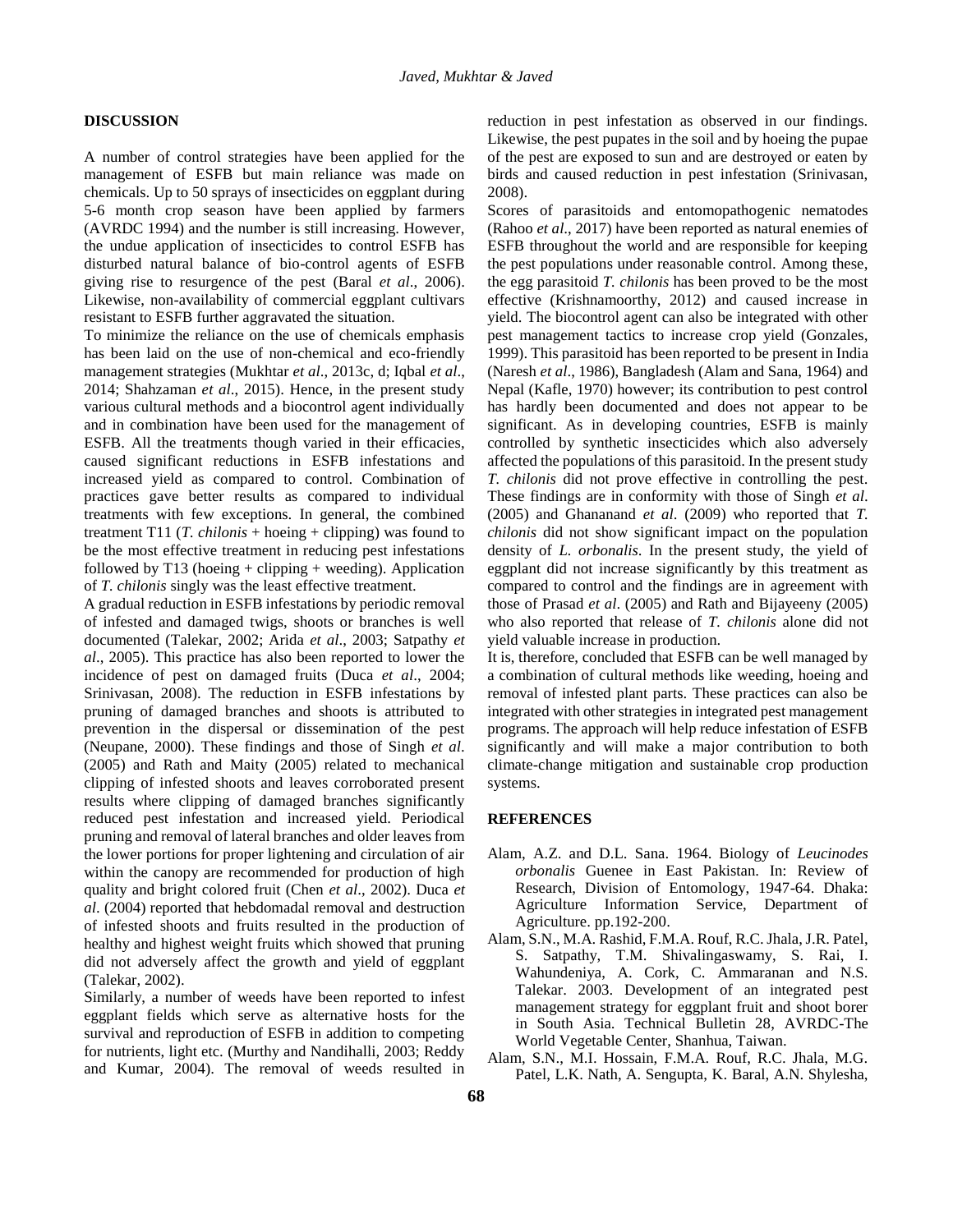S. Satpathy, T.M. Shivalingaswamy, A. Cork and N.S. Talekar. 2006. Control of eggplant fruit and shoot borer in South Asia. Technical Bulletin 36, AVRDC-The World Vegetable Center, Shanhua, Taiwan.

- Arida, G.S., A.A. Duca, B.S. Punzal and E.G. Rajotte. 2003. Management of the eggplant fruit and shoot borer, *Leucinodes orbonalis* (Guenee): Evaluation of farmer's indigenous practices. In: Overview of the Southeast Asia Site in the Philippines. pp.45-47.
- Atwal, A.S. and G.S. Dhaliwal, 2007. Agricultural pests of South Asia and their management,  $5<sup>th</sup>$  edition, Kalyani Publishers, India.
- AVRDC. 1994. Eggplant entomology. Control of eggplant fruit and shoot borer. Progress Report. Asian Vegetable Research and Development Center, Shanhua, Taiwan. P.88.
- Baral, K., B.C. Roy, K.M.B. Rahim, H. Chatterjee, P. Mondal, D. Mondal, D. Ghosh and N.S. Talekar. 2006. Socio-economic parameters of pesticide use and assessment of impact of an IPM strategy for the control of eggplant fruit and shoot borer in West Bengal, India. Technical Bulletin No. 37. AVRDC publication number 06-673. AVRDC–The World Vegetable Center, Shanhua, Taiwan. P.36.
- Chen, N.C., T. Kalb, N.S. Talekar, J.F. Wang and C.H. Ma. 2002. Suggested cultural practices for eggplant. AVRDC Training Guide. pp.1-8.
- Dhankar, D.S. 1988. Progress in resistance studies in eggplant (*Solanum melongena* L.) against shoot and fruit borer of brinjal (*Leucinodes orbonalis* Guen.) infestation. Trop. Pest Manage. 34:343-345.
- Duca, A.A., G.S. Arida, B.S. Punzal and E.G. Rajatte. 2004. Management of eggplant fruit and shoot borer, *Leucinodes orbonalis* (Guenee): Evaluation of farmers' indigenous practices. Philipp. Entomol. 18:172-173.
- Gaur, K. and B. Chaudhary. 2009. The development and regulation of Bt brinjal in India (Eggplant/Aubergine). ISAAA Brief No. 38.
- Ghananand, T., C.S. Prasad and L. Nath. 2009. Integrated management of brinjal shoot and fruit borer (*Leucinodes orbonalis* Guen.) in western Uttar Pradesh. Ann. Hort. 2:54-61.
- Gonzales, P.G. 1999. Management of eggplant shoot and fruit borer, *Leucinodes orbonalis* Guenee. M.S. Thesis, University of Los Banos, Laguna, Philippines. P.87.
- Hussain, M.A., T. Mukhtar and M.Z. Kayani. 2014. Characterization of susceptibility and resistance responses to root-knot nematode (*Meloidogyne incognita*) infection in okra germplasm. Pak. J. Agri. Sci. 51:319-324.
- Hussain, M.A., T. Mukhtar and M.Z. Kayani. 2016. Reproduction of *Meloidogyne incognita* on resistant and susceptible okra cultivars. Pak. J. Agri. Sci. 53:371-375.
- Iqbal, U. and T. Mukhtar. 2014. Morphological and pathogenic variability among *Macrophomina phaseolina* isolates associated with mungbean (*Vigna radiata* L.)

Wilczek from Pakistan. The Scientific World Journal. [http://dx.doi.org/10.1155/2014/950175.](http://dx.doi.org/10.1155/2014/950175)

- Iqbal, U., T. Mukhtar and S.M. Iqbal. 2014. *In vitro* and *in vivo* evaluation of antifungal activities of some antagonistic plants against charcoal rot causing fungus, *Macrophomina phaseolina*. Pak. J. Agri. Sci. 51:689- 694.
- Jagginavar, S.B., N.D. Sunitha and A.P. Birada. 2009. Bioefficacy of flubendiamide 480SC against brinjal fruit and shoot borer, *Leucinodes orbonalis* Guen. Karnataka J. Agric. Sci. 22:712-713.
- Jayaraj, J. and S. Manisegaran. 2010. Management of fruit and shoot borer in brinjal. The Hindu Sci-Tech. Agri. College and Res. Inst. Madurai.
- Kafle, G.P. 1970. New records of some insects and noninsects parasites of *Leucinodes orbonalis* Guenee in Nepal. Nepalese J. Agric. 5:99-103.
- Kayani, M.Z., T. Mukhtar and M.A. Hussain. 2017. Effects of southern root knot nematode population densities and plant age on growth and yield parameters of cucumber. Crop Prot. 92:207-212.
- Kayani, M.Z., T. Mukhtar, M.A. Hussain and M.I. Haque. 2013. Infestation assessment of root-knot nematodes (*Meloidogyne* spp.) associated with cucumber in the Pothowar region of Pakistan. Crop Prot. 47:49-54.
- Krishnamoorthy, A. 2012. Exploitation of egg parasitoids for control of potential pests in vegetable ecosystems in India. Comun. Sci. 3:1-15.
- Mainali, R.P. 2014. Biology and management of eggplant fruit and shoot borer, *Leucinodes orbonalis* Guenee (Lepidoptera: Pyralidae): a review. Int. J. Appl. Sci. Biotechnol. 2:18-28.
- Misra, H.P. 2008. New promising insecticides for the management of brinjal shoot and fruit borer, *Leucinodes orbonalis* Guenee. Pest Manage. Hort. Ecosys. 14:140- 147.
- Mukhtar, T., I. Arshad, M.Z. Kayani, M.A. Hussain, S.B. Kayani, A.M. Rahoo and M. Ashfaq. 2013a. Estimation of damage to okra (*Abelmoschus esculentus*) by root-knot disease incited by *Meloidogyne incognita*. Pak. J. Bot. 45:1023-1027.
- Mukhtar, T., M. Arooj, M. Ashfaq and A. Gulzar. 2017a. Resistance evaluation and host status of selected green gram genotypes against *Meloidogyne incognita*. Crop Prot. 92:198-202.
- Mukhtar, T., M.A. Hussain and M.Z. Kayani. 2013c. Biocontrol potential of *Pasteuria penetrans*, *Pochonia chlamydosporia*, *Paecilomyces lilacinus* and *Trichoderma harzianum* against *Meloidogyne incognita* in okra. Phytopathol. Mediterr. 52:66-76.
- Mukhtar, T., M.A. Hussain and M.Z. Kayani. 2017b. Yield responses of twelve okra cultivars to southern root-knot nematode (*Meloidogyne incognita*). Bragantia. DOI: http://dx.doi.org/10.1590/1678-4499.005.
- Mukhtar, T., M.A. Hussain, M.Z. Kayani and M.N. Aslam. 2014. Evaluation of resistance to root-knot nematode